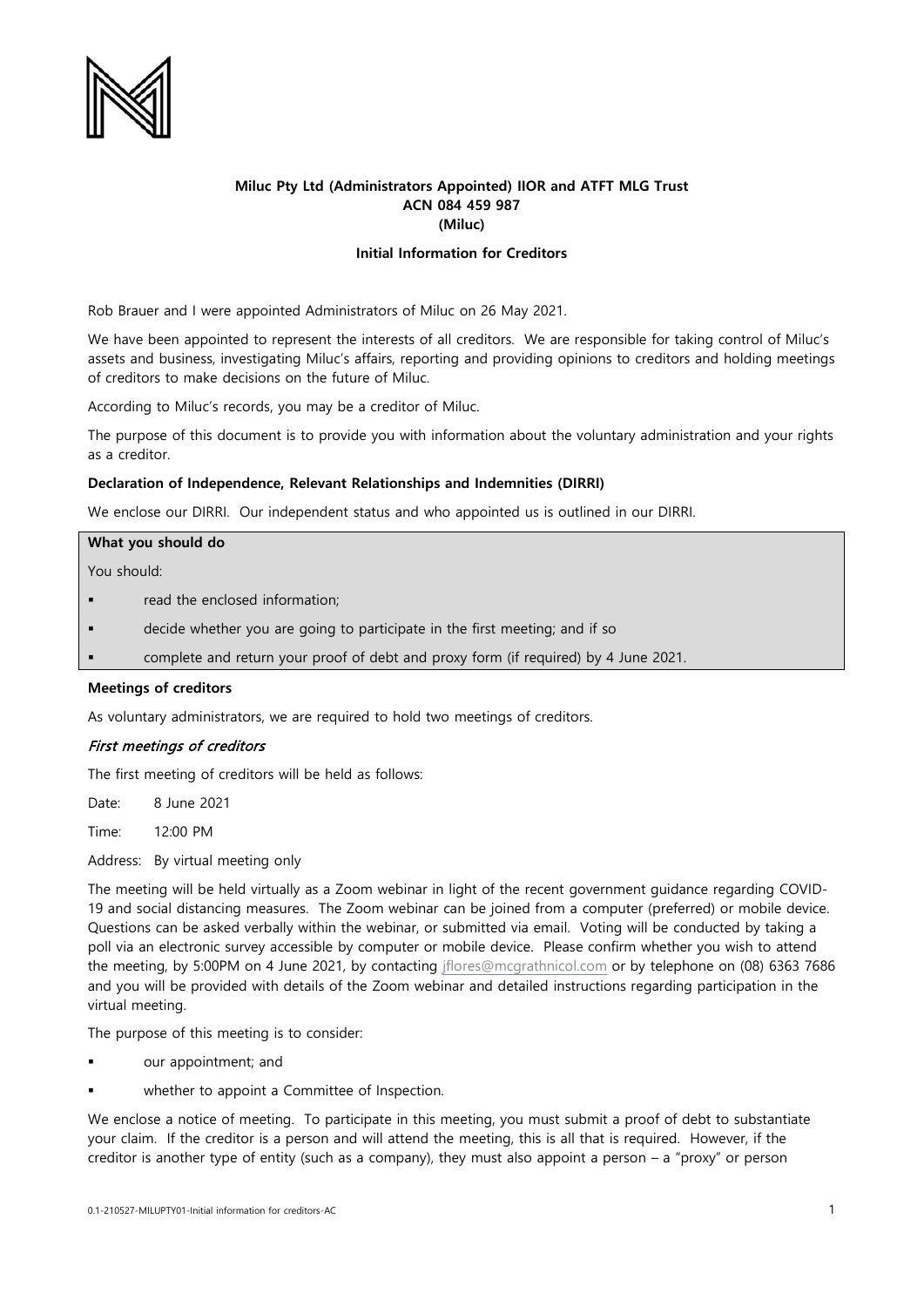

authorised under a power of attorney – to vote on behalf of the creditor at the meeting. A proxy should also be appointed if the creditor is a person, but is not available to attend the meeting.

You can appoint the chairperson of the meeting as your proxy and direct the chairperson how you wish your vote to be cast. If you choose to do this, the chairperson must cast your vote as directed.

Proof of debt and proxy forms are enclosed, together with guidance notes to assist you when you complete them. Your completed proof of debt and, if applicable, proxy form must be returned to Jacob Flores by post or by email to [jflores@mcgrathnicol.com](mailto:jflores@mcgrathnicol.com) by 5:00 PM on 4 June 2021. Email communication is preferred given the current delays with delivery of the post. If you are using the post to return your forms, please ensure you use the 'express post' option.

We also enclose general information for attending and voting at meetings of creditors.

# Committee of Inspection

At the first meeting, creditors will consider whether a Committee of Inspection (**COI**) should be appointed. The role of a COI is to consult with the Administrators and receive reports on the conduct of the administration. A COI can also approve the Administrators' fees.

It is our opinion that a COI is not required for this voluntary administration. There are a relatively small number of creditors with outstanding claims which facilitates efficient direct communication and saves the cost of convening a further meeting(s).

However, it is for creditors to decide if they would like to form a COI in this voluntary administration.

### Second meeting of creditors

We will also, in due course, call a second meeting of creditors.

The purpose of that meeting is for creditors to consider our report and make a decision on the future of Miluc.

Before that meeting you will be sent the notice of meeting and a detailed report which will set out the options for Miluc's future. We will also provide our opinion as to what option we think is in the best interests of creditors.

You are encouraged to attend these meetings and participate in the voluntary administration process.

# **What do you need to know?**

| <b>Question</b>                        | Answer                                                                                                                                                                                                                                                                                                                                                                                                                                                                                                                                                                                                                                                                                                                                                                                                                                                                                                                                                                                                                                                                                                                                                                                                              |
|----------------------------------------|---------------------------------------------------------------------------------------------------------------------------------------------------------------------------------------------------------------------------------------------------------------------------------------------------------------------------------------------------------------------------------------------------------------------------------------------------------------------------------------------------------------------------------------------------------------------------------------------------------------------------------------------------------------------------------------------------------------------------------------------------------------------------------------------------------------------------------------------------------------------------------------------------------------------------------------------------------------------------------------------------------------------------------------------------------------------------------------------------------------------------------------------------------------------------------------------------------------------|
| What is a voluntary<br>administration? | A voluntary administration, or VA, is a process initiated by the director(s) of a<br>company or a secured creditor of a company when they form the view the<br>company is, or is likely to become, insolvent. 'Insolvent' means that the<br>company is, or is likely to become, unable to pay its debts when they fall<br>due. Less commonly, a VA is commenced by a liquidator of the company. In<br>this case, the VA appointment was made by the secured creditor of the<br>company.<br>The objective of a voluntary administration is to preserve as much as possible<br>of the business of the company or, if that is not feasible, seek a better<br>outcome for creditors than an immediate liquidation of the company. The<br>process involves the appointment of a voluntary administrator to the<br>company to administer and investigate the business, property, affairs and<br>financial circumstances of the company. A voluntary administrator must<br>complete investigations, form an opinion about the company's financial<br>position and its future and issue a detailed report to creditors of the<br>company. Creditors are then given the opportunity to vote on the future of<br>the company. |
|                                        |                                                                                                                                                                                                                                                                                                                                                                                                                                                                                                                                                                                                                                                                                                                                                                                                                                                                                                                                                                                                                                                                                                                                                                                                                     |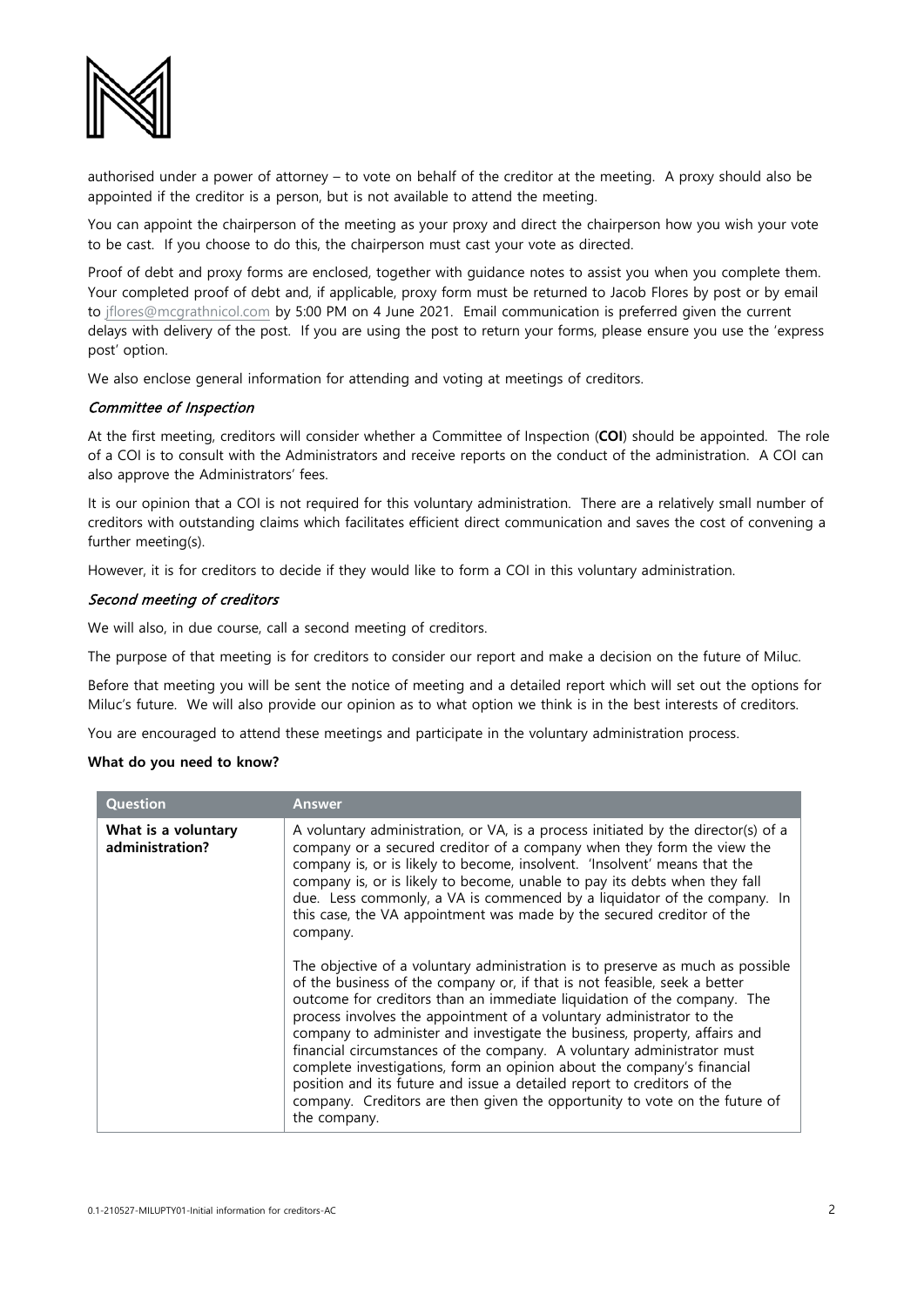

| Question                                                   | <b>Answer</b>                                                                                                                                                                                                                                                                                                                                                                                                                                                                                                                                           |
|------------------------------------------------------------|---------------------------------------------------------------------------------------------------------------------------------------------------------------------------------------------------------------------------------------------------------------------------------------------------------------------------------------------------------------------------------------------------------------------------------------------------------------------------------------------------------------------------------------------------------|
| What are your rights as<br>a creditor?                     | We enclose a copy of the information sheet "Creditor Rights in Voluntary<br>Administrations" issued by the Australian Restructuring Insolvency &<br>Turnaround Association (ARITA). It includes information on your rights to:<br>make reasonable requests for information;<br>Ξ<br>give directions to the Administrators;<br>П<br>appoint a reviewing liquidator; and<br>٠<br>replace us as Administrators.<br>٠                                                                                                                                       |
| What happens to your<br>debt?                              | All creditors of Miluc are now creditors in the voluntary administration and<br>your debt will be dealt with in the voluntary administration.                                                                                                                                                                                                                                                                                                                                                                                                           |
|                                                            | It is important to note that a voluntary administration creates restrictions on<br>creditors being able to enforce their rights. You generally cannot enforce<br>your claim, recover your property, enforce your security, commence an action<br>to place the company into liquidation or act on a personal guarantee.<br>If you have leased property to Miluc, have a retention of title claim or have a<br>registered personal property security interest in relation to Miluc, please<br>contact Jacob Flores on (08) 6363 7686 as soon as possible. |
| What is the cost of the<br>voluntary<br>administration?    | We get paid out of Miluc's money, including realisations from assets or from<br>money paid to us by others, such as Miluc's directors. If there is not enough<br>money in the voluntary administration, we do not get paid in full.                                                                                                                                                                                                                                                                                                                     |
|                                                            | We enclose our Initial Remuneration Notice which provides you with<br>information about how we propose to be paid for undertaking the voluntary<br>administration.<br>We will seek your approval of our remuneration at the second meeting of                                                                                                                                                                                                                                                                                                           |
|                                                            | creditors, unless that remuneration is approved earlier by a COI (if one is<br>appointed). We will provide you with detailed information about what tasks<br>we have undertaken and the costs of those tasks.                                                                                                                                                                                                                                                                                                                                           |
| What happens next with<br>the voluntary<br>administration? | We will proceed with the voluntary administration, which will include:<br>potentially realising some or all of the assets of the company if that is<br>٠<br>the most appropriate course of action;<br>preparing for and holding the meetings of creditors;<br>п<br>investigating Miluc's affairs;<br>٠<br>analysing any offer for a Deed of Company Arrangement that is<br>п<br>proposed; and<br>preparing our report to creditors.<br>٠                                                                                                                |
|                                                            | As discussed above, you will receive further correspondence from us before<br>the second meeting of creditors.                                                                                                                                                                                                                                                                                                                                                                                                                                          |
| Where can you get more<br>information?                     | ARITA provides information to assist creditors to understand voluntary<br>administrations and insolvency. This information is available from ARITA's<br>website at www.arita.com.au/creditors.<br>A copy of the information sheet, "Insolvency information for directors,<br>employees, creditors and shareholders", issued by the Australian Securities<br>and Investments Commission (ASIC) is also enclosed for your information.                                                                                                                    |